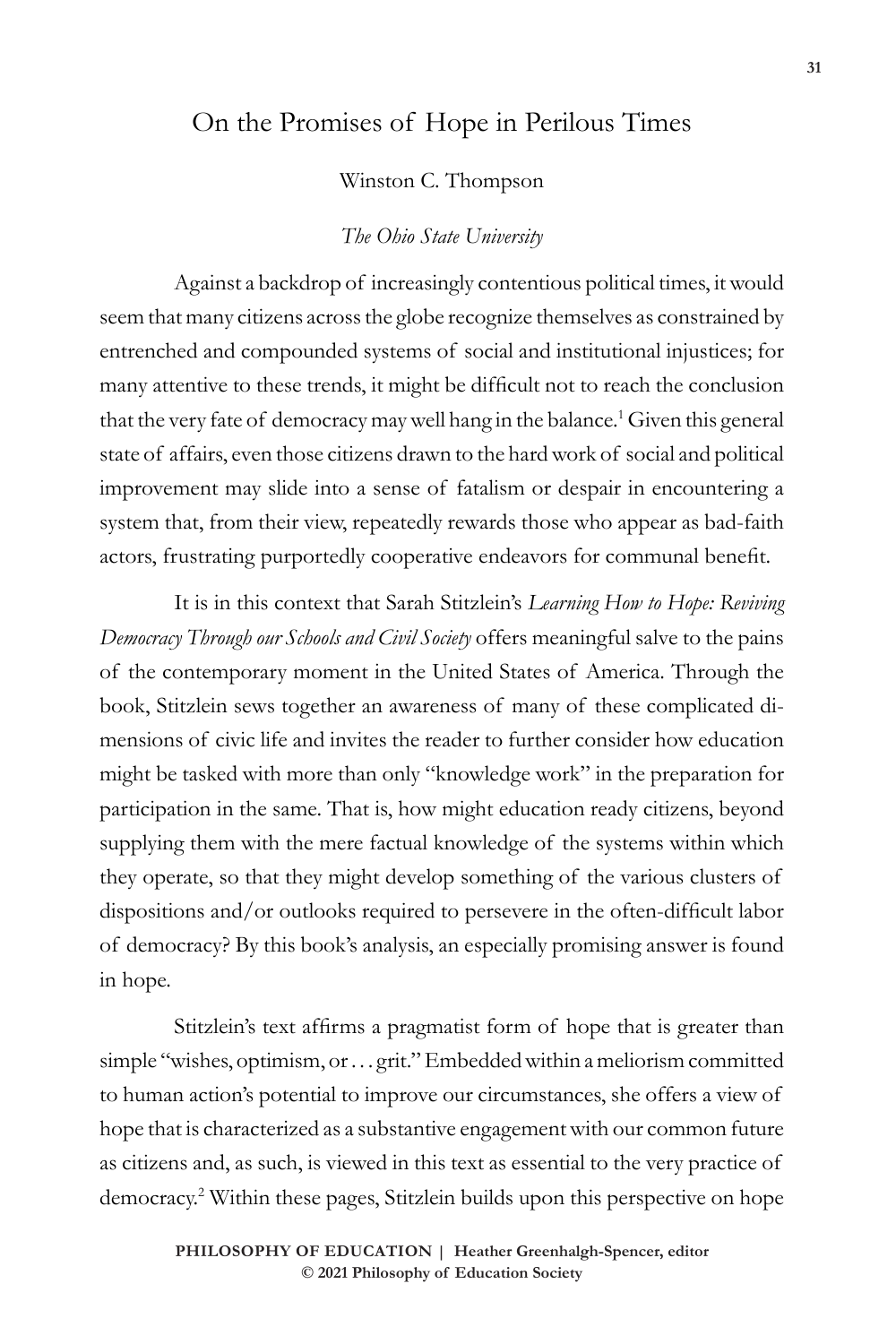to offer not only an account of "what hope is, why it matters to democracy, and how to teach it," but to also use this conceptualization of hope as an entry into a quite thoughtful meditation on the unique features of civic/political life in contemporary "hyper-partisan" western democracies.3

As a citizen who cannot help but share Stitzlein's observation of the troubling times within which we live, I find myself deeply appreciative of the carefulness and nuance of her work in this timely text— indeed, I ought to note that I am particularly appreciative of the fine accomplishments expressed in her sixth chapter, "Learning How to Hope." For other readers who are, similarly, enthusiastic supporters of engaged civic activities, this book represents a nuanced appreciation of the role of education in civic life. This is a real boon, as, to my mind, few topics could be as important as preparation for the weighty work of living well amongst and with others—especially as those others are so very often dissimilar to ourselves in ways that seem to perplex not only our person, but our very sense of possibility within this ongoing relationship. In this delicate and indispensable work, hope might, indeed, be one promising resource amongst many.

Still, after reading this fine contribution, I remain less enamored of hope than I expect Stitzlein might have desired. This hesitation regarding hope is not quite a disagreement with the book's premise; indeed, in her first chapter, "Hope in America?" Stitzlein encourages her reader to join her in the task of "exploring" hope. Taking that invitation seriously, I would like to continue to prod some of the foundational views likely undergirding the project. Rather than attending to specific passages or providing a nuanced reading of particular elements of Stitzlein's valuable arguments (I trust that this is ably provided by the diligent authors of the other reviews appearing alongside my own), in the pages to follow I aim to pose a few questions (i.e., Is hope compelling? When ought we not teach hope?) of the book's central subjects, namely, the necessity of hope and the appeal of educating for it, with the intent of opening further discussion about the terrific themes and quite provocative analysis provided by Stitzlein.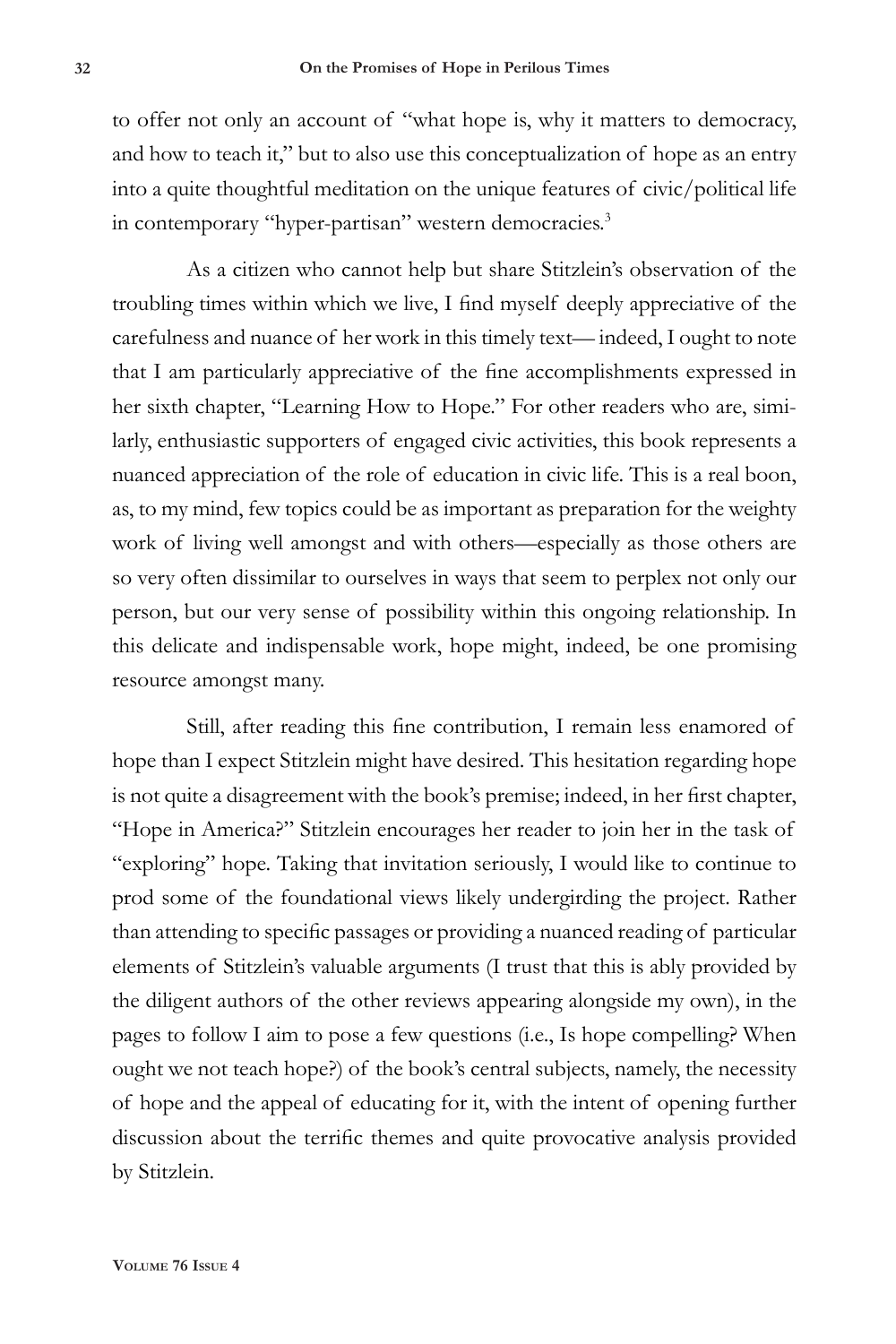### QUESTION 1: IS HOPE COMPELLING?

On my understanding, the core project of the book is to "argue that schools and civil society should nurture hope as a set of habits that disposes citizens toward possibility and motivates citizens to act to improve their lives and, often, those of others."<sup>4</sup> I suspect that some readers may hesitate in encountering this proposal. In truth, much of my own thinking about this project emanates from my own hesitation.

 Towards identifying a root cause for hesitation related to this central aim, I below sketch some possible reasons that one might not view Stitzlein's pragmatist form of hope as desirable, necessary, and/or sufficiently accessible for the civic tasks ahead.

#### REASON A: HOPE DISTRACTS FROM POLITICAL REALITY

In suggesting that hope distracts from political reality, one might wonder about the ways in which political campaigns trade on a sense of the *possible* in a manner that prevents a sober look at the *realities* of a situation. Though Stitzlein identifies hope as a keen motivator, I would call complementary attention to the rhetorical role of hope as a motivational distraction. That is to ask, how might a view of the possible contribute to obscuring an accurate assessment of our lived circumstances? Perhaps, in many cases, might it be objectively "better" to encourage an engaged disposition to solving the real and grounded social issues of our time rather than fixing our gaze on the ideals of a further horizon? Pragmatist hope (well described by Stitzlein with subtlety and care) might seem rather immaterial to *this* form of meliorism (though it might align with the views expressed by writer Ta-Nehesi Coates, as quoted in Stitzlein's powerful third chapter, "Hope as Habits"). To be clear, this commitment to solving the problems before us is certainly melioristic as it endorses human capacities for improving our world, but it seemingly need not engage a sense of hope in order to accomplish this. Though hope might be held alongside this dedication to the work of addressing a flawed world, its status may be incidental rather than essential to that civic project. While political campaigns might have an interest in leveraging a voting population's sense of hope's desirability, perhaps very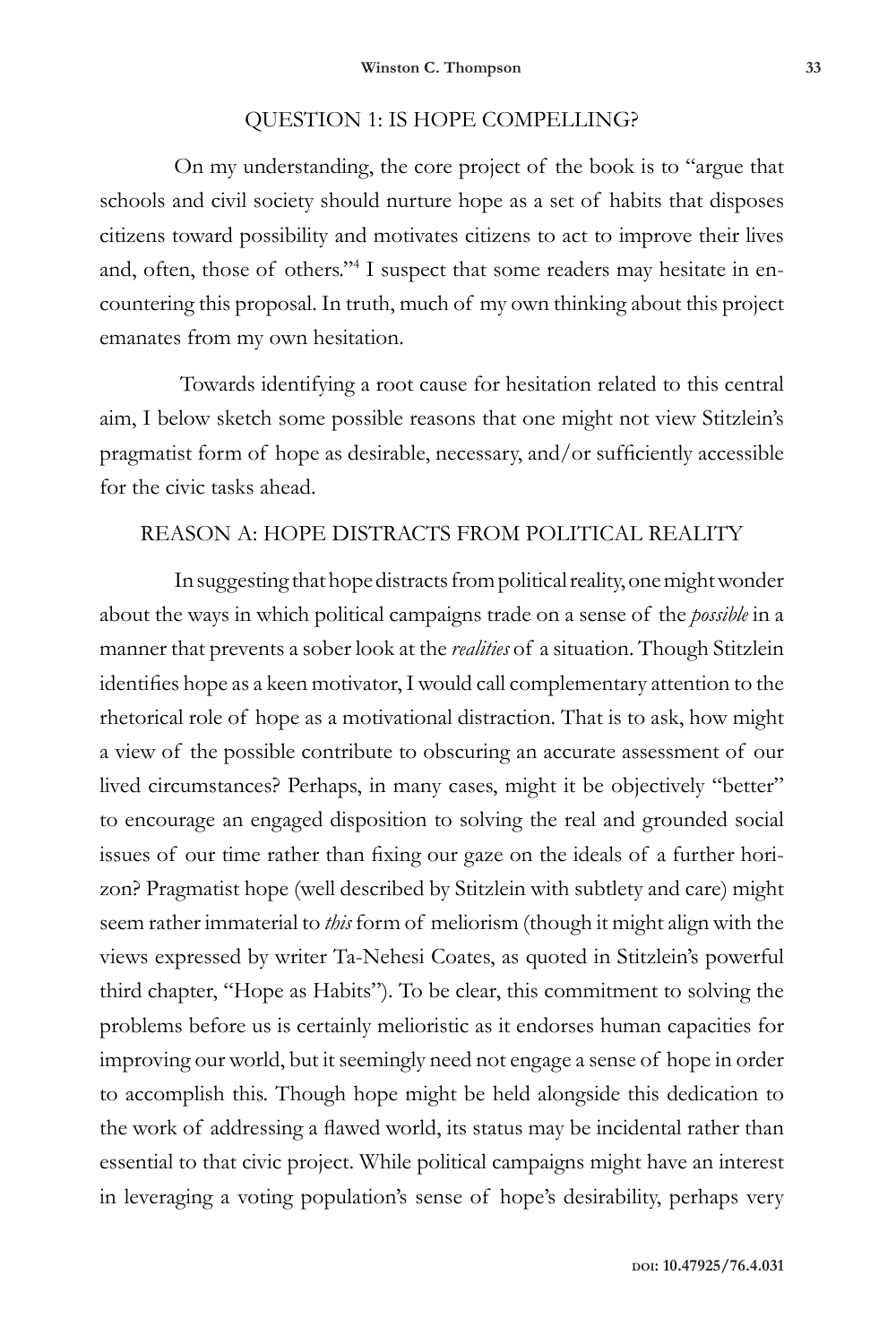much of democracy's labor is possible without it. Posed differently, one might wonder whether Stitzlein would entertain the possibility that citizens might participate within an *effective* democracy without it being a *hopeful* democracy (I will further explore this below). To my mind, it seems that hope could (in some moments) motivate inaction just as easily as it might prompt interventions, such that I find myself wondering whether Stitzlein's project is truly as focused as she perceives on hope itself or some potential by-product-of-hope (about which I, and others, might be more enthusiastic) instead.

#### REASON B: HOPE IS NOT ESSENTIAL FOR CIVIC ENGAGEMENT

In expanding upon ideas from the previous reason, it is not difficult to wonder if hope is as civically necessary as Stitzlein claims. Must citizens consider the prospective possibility of improved circumstances if they seek motivation for civic engagement? One might ask, what becomes possible for a democracy that aspires to educate citizens to remain steadfast in their political commitments in spite of their hope-agnosticism? Or, stronger still, what might be wrought by those who persevere despite a sense of true hopelessness? Of course, to be clear here, I do not mean to imply that one being uncertain about or hesitant in relation to hope necessarily entails a slide into "hopelessness" (to be fair, this is a term which almost exclusively appears only in the first chapter of Stitzlein' book). Instead, I submit that analyses at the intersection of hope, education, and democracy might achieve a broader-than-previously-envisioned catalogue of civic actors by use of "non-hopeful" as an adjectival term associated with the type of citizens I am here calling my readers to consider.

In giving further form and substance to this category of citizen, again I ask, might it be possible to motivate engagement with the difficult work of democracy for reasons that are wholly independent of hope's future oriented dimensions? Here, I envision expressive (or, perhaps, categorically emotive) forms of political participation. Imagine the citizen who, in describing their civic motivation, might accurately state: "I am not now acting because I expect change for the better, but I am acting because such action is the appropriate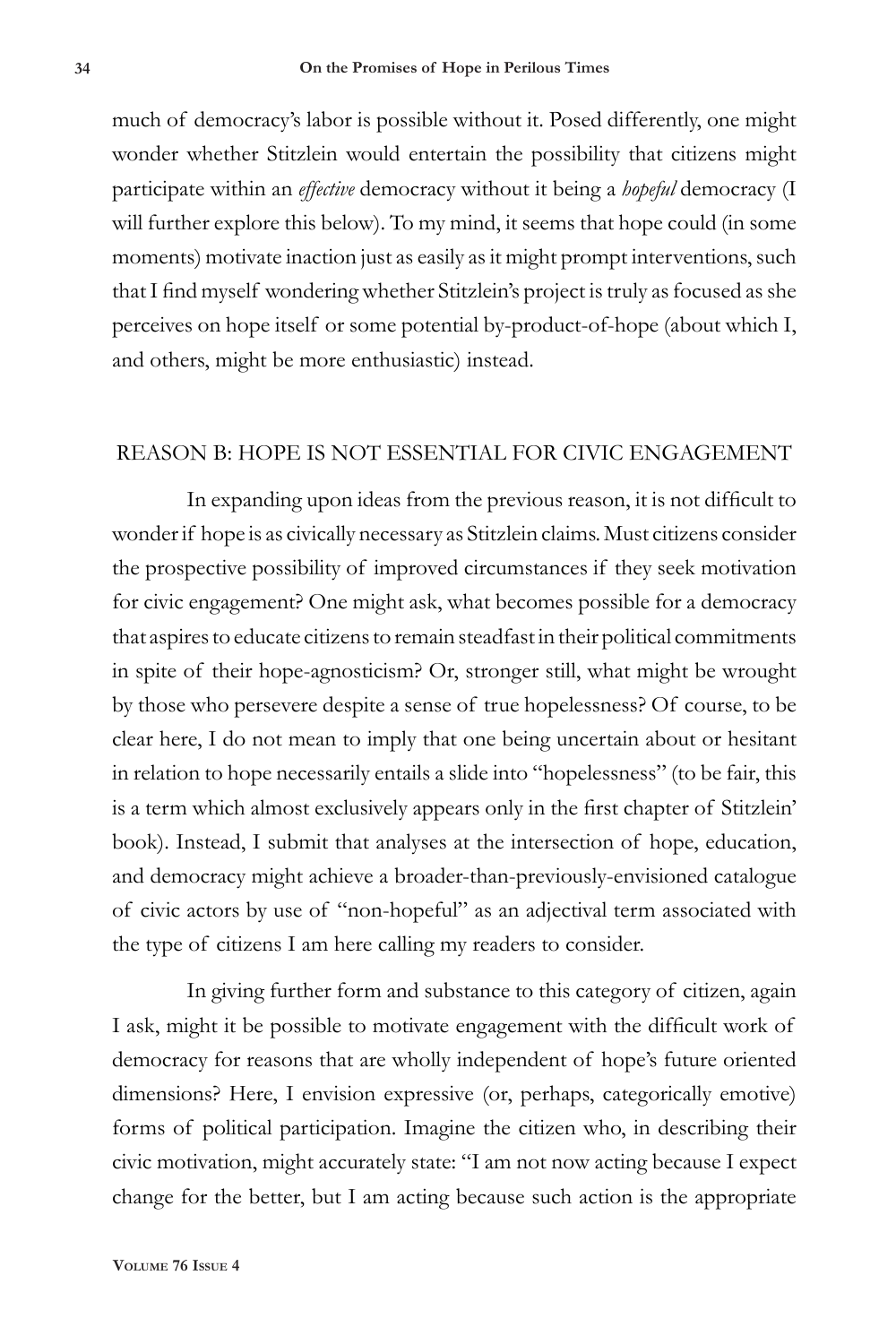response to this particular moment or pattern of injustice. My political action is symbolic and/or represents a communication that could not be otherwise achieved but by this form of engagement." Even without the content of such expressive/emotive communication disclosed in the example above, the possibility of such a category of citizen seems plausible.

#### REASON C: HOPE IS A LUXURY FOR SOME

Finally, how might the idea that hope is something of a luxury for some persons impact arguments that locate it as essential for democratic participation? In the later portion of "Hope as Habits" (entitled, *Shortcomings of Pragmatist Hope*), Stitzlein engages aspects of this vexing (for her unfolding argument) worry.<sup>5</sup> She, to my mind accurately and with appropriate subtlety, depicts the circumstances under which some citizens might not regard hope as an extant option for them. Long-term and pervasive patterns of disadvantage and despair might visit upon persons within some communities (here Stitzlein largely flags communities that rest at the intersection of racial and economic marginalization) a quite reasonable sense that hope is a too-distant-to-be-applicable response or is, otherwise, simply the wrong response to their lived experiences. While she engages a robust coterie of thinkers across various traditions in defense and criticism of the pragmatist form of hope she defends, I wonder whether her tactic—to acknowledge the shortcomings of hope as a desideratum for some persons under some circumstances, while nonetheless continuing to support the idea that hope functions as a necessary element of the collective civic project— satisfies. In raising this reason, I mean to ask what might we regard as the practical implications of the acknowledgement that hope might not be universally accessible and appropriate? How ought we engage the preparation for challenging civic work, as this represents the educational core of Stitzlein's project, when practiced amongst those for whom pragmatist hope is, perhaps, a too "indulgent" aim? Despite hope's rhetorical popularity within these populations, what manner of educational work serves the interests and the circumstances of the racially and economically marginalized?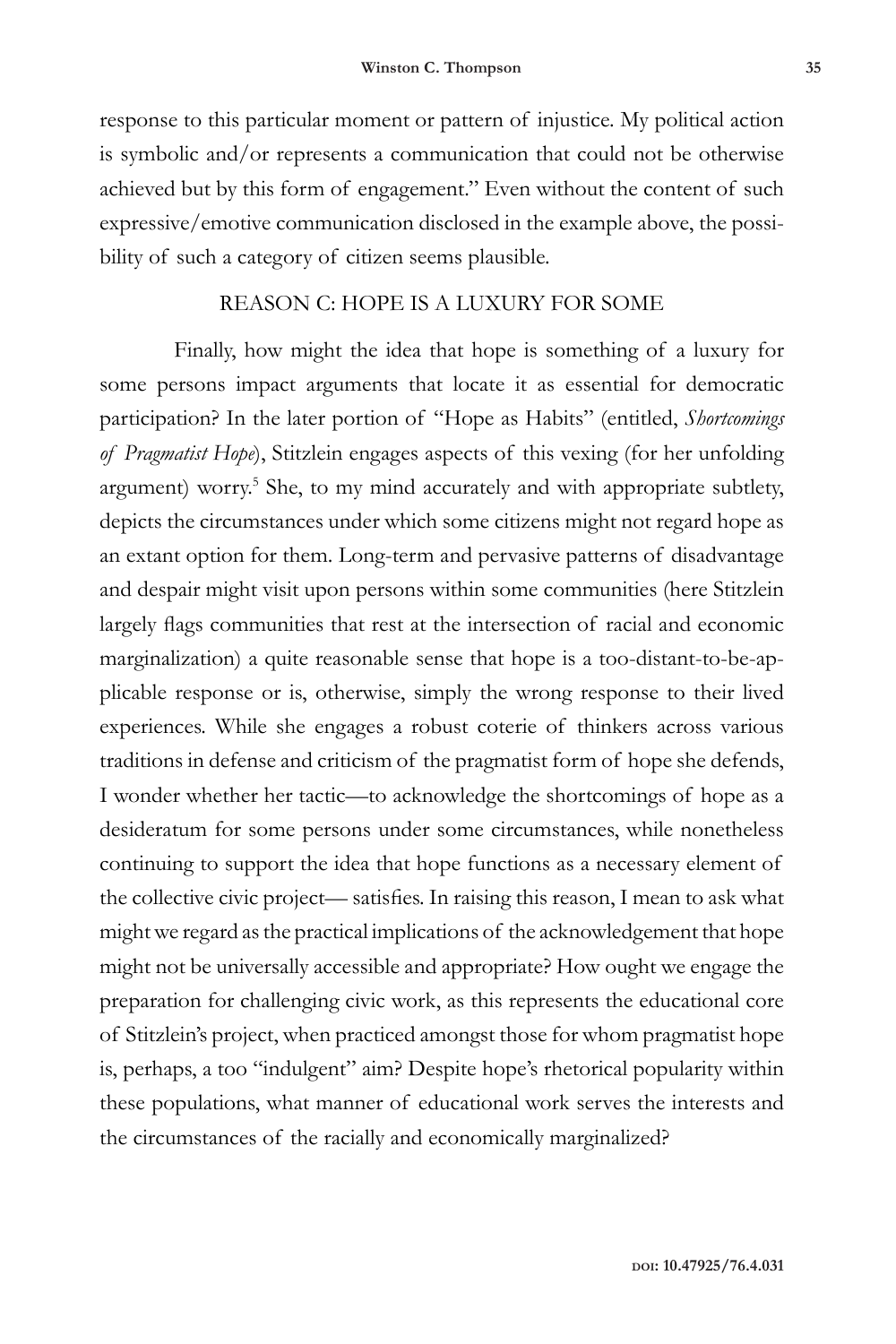### QUESTION 2: WHEN OUGHT WE NOT TEACH HOPE?

Given description of these issues of access to, and the appropriateness of, hope, I find myself wondering when ought one avoid teaching hope? That is, as it strikes me that hope might not be desirable or accessible, under all contexts, how might one come to recognize sufficiently good conditions under which to teach something other than hope to the categories of citizens I have proposed in the preceding sections? Though I cannot here offer a full and exhaustive accounting of these conditions, I would like to briefly sketch two candidate criteria in the form of questions that may guide thoughtful evaluation. Though these criteria suggest only the riskiness of teaching hope rather than a fuller rejection of the practice, I submit that they are useful in demonstrating how one might begin thinking and acting beyond a hope-centric model.

## CANDIDATE 1: ALETHIC CRITERION (I.E., REGARDING ONE'S RELATIONSHIP TO THE WORLD)

When might teaching hope potentially risk moving us away from truth? This seems an especially important *educational* question. In the first and second of the three reasons I offered above, this might be the case. Specific groups within a society might be vulnerable such that an education that prioritizes hope might render them even more susceptible to being diverted from various political or civic truths of their circumstances. Similarly, it might be appropriate for some groups to have an education that explicitly offers *multiple* motivators for civic engagement (in this, of course, hope might be included, but it would be de-centered in ways that avoid many of the concerns I have thus far explored). In this way (and potential others), an eye towards truth in assessment and available options for response might suggest that something other than hope hold curricular priority in democratic societies.

## CANDIDATE 2: HERMENEUTIC CRITERION (I.E., REGARDING ONE'S RELATIONSHIP TO ONE'S SELF)

When might teaching hope risk distorting one's ability to perceive one's authentic experience? That is, could teaching hope to those who have little reason to embrace pragmatist hope, visit upon them some deleterious effect, rendering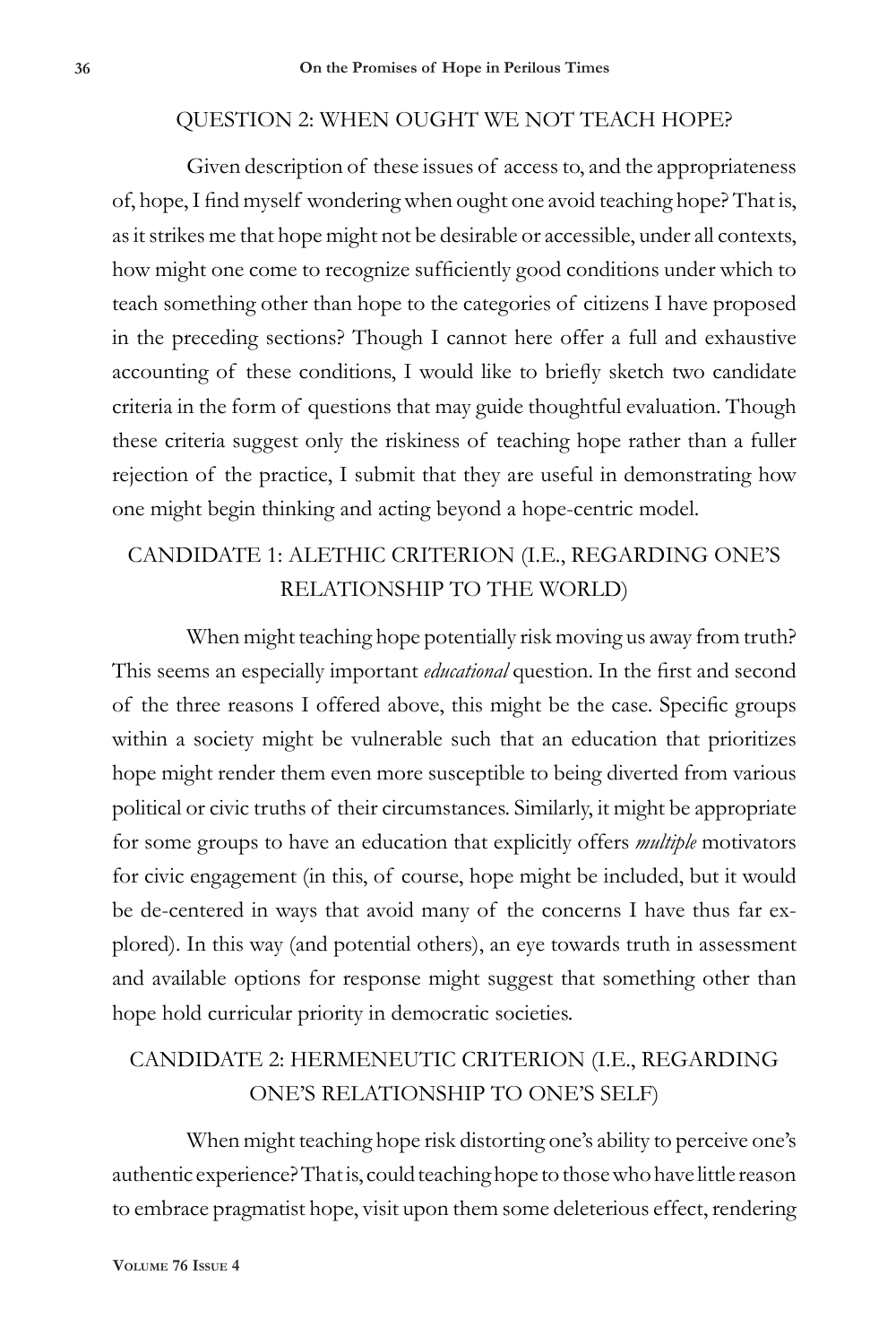their own circumstances less clear to themselves (and others)? It seems to me that this could be possible under all three of the reasons against hope offered above. That is, a politically focused and civically engaged, yet non-hopeful person might be miseducated were she led towards a view of hope that causes her to doubt her own claims of sober political analysis, flattens her reading of her own active engagement, and alienates her from her (justified?) feelings of non-hopefulness. In this way (and potential others), an eye towards fidelity in one's interpretations, and/or the psychological benefit of accurate self-legibility, might suggest that something other than pragmatist hope ought to hold curricular priority. Of course, given the collective focus of the pragmatist hope project outlined by Stitzlein, it might be most useful to consider when these criteria (i.e., Alethic, Hermeneutic, or others more preferable to the task) truly apply in meaningful and patterned ways for groups of citizens attempting the difficult democratic work of the American experiment.

#### **CONCLUSION**

In closing, I must again note that Stitzlein's project offers much to western democracies in the grips of truly difficult political moments. A key strength of this engrossing and measured book is the way in which its focus on the American context allows it to offer fairly specifically informed recommendations linked to a complex argument regarding the role of values and dispositions in the service of together stretching towards our highest ideals. That Stitzlein is able to demonstrate the essential role of education in much of this is a real asset in expanding the reach of philosophy of education.

In my focusing, over the course of these pages, on the core idea of hope and its credible limitations, I have attempted to offer friendly provocation for future directions of this worthy project. An expanded view of hope might allow many of the insights of this excellent text to more clearly apply to those with fraught relationships with hope. Developed further than the boundaries of the book, Stitzlein's analyses can be understood to pose deeply intriguing questions of civic education. Not least of these might be engaged via the two questions implied in much of my above engagement with her project. Firstly, one might remain curious regarding how Stitzlein would respond to the claim